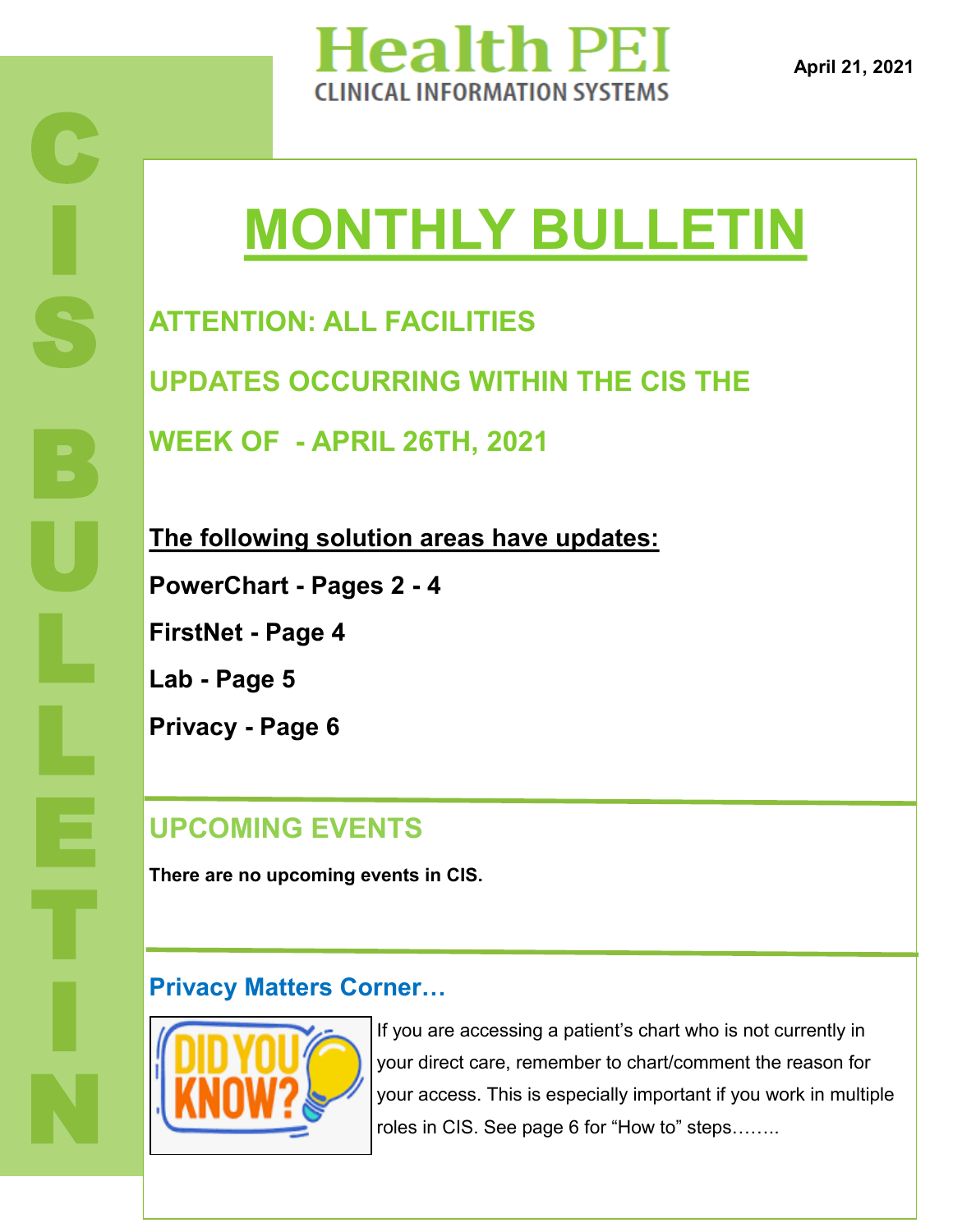## **Health PEI CLINICAL INFORMATION SYSTEMS**

#### **PowerChart Update:**

**Free Text Point of Care Glucose -** The DTA for charting point of care glucose is being revised to reflect current practice. When free text is required for entry of a point of care glucose result, there is now a choice between hospital device, patients own device and subcutaneous glucose. This provides clarification to physicians and creates a true reflection of practice. Please note, patients on insulin protocol should be dosed based on a hospital point of care device.

| Blood Glucose Capillary,<br><b>Hospital Device</b> | <b>MARAZIN</b><br>IIIIUV L | Blood Glucose Capillary,<br>Personal Device | mmol/L | Subcutaneous Glucose | mmol/ |  |
|----------------------------------------------------|----------------------------|---------------------------------------------|--------|----------------------|-------|--|
|                                                    |                            |                                             |        |                      |       |  |

**Subcutaneous Glucose Meter Documentation -** If the patient has a subcutaneous glucose meter sensor such as a Libre, charting can occur on this revised Subcutaneous/Hypodermoclysis form under Catheter Type

|            |        |                           |                 |                                                                                                                                                                       | Subcutaneous/Hypodermoclysis                                                                                              |
|------------|--------|---------------------------|-----------------|-----------------------------------------------------------------------------------------------------------------------------------------------------------------------|---------------------------------------------------------------------------------------------------------------------------|
|            |        | Site                      | Laterality      | <b>Activity</b>                                                                                                                                                       | Catheter<br><b>Primed With Catheter</b><br>Site<br><b>Rate</b><br>Time<br>Size/Length Type<br>Condition<br><b>Started</b> |
|            | Site 1 | <multialpha></multialpha> | <alpha></alpha> | <multialpha:< td=""><td>P.<br/>□<br/><b>Result Details</b><br/>--</td></multialpha:<>                                                                                 | P.<br>□<br><b>Result Details</b><br>--                                                                                    |
|            | Site 2 | <multialpha></multialpha> | <alpha></alpha> | <multialpha:< td=""><td><b>Catheter Type</b></td></multialpha:<>                                                                                                      | <b>Catheter Type</b>                                                                                                      |
|            | Site 3 | <multialpha></multialpha> | <alpha></alpha> | <multialpha:< td=""><td><math>\circ</math><br/><b>Butterfly catheter</b><br/><math>\bigcap</math><br/>IV Catheter<br/>Subcutaneous Glucose Sensor</td></multialpha:<> | $\circ$<br><b>Butterfly catheter</b><br>$\bigcap$<br>IV Catheter<br>Subcutaneous Glucose Sensor                           |
| Assessment | Site 4 | <multialpha></multialpha> | <alpha></alpha> | <multialpha:< td=""><td></td></multialpha:<>                                                                                                                          |                                                                                                                           |
|            | Site 5 | <multialpha></multialpha> | <alpha></alpha> | <multialphat< td=""><td></td></multialphat<>                                                                                                                          |                                                                                                                           |
|            | Site 6 | <multialpha></multialpha> | <alpha></alpha> | <multialpha:< td=""><td></td></multialpha:<>                                                                                                                          |                                                                                                                           |

#### **Update to MAR Charting Window**

| $= 60^{\circ}$<br>insulin aspart (insulin aspart (NovoRapid)) | 3 unit(s), Subcutaneous, Injection, Once, Start: 2021-Apr-09 11:00, Stop: 2021-Apr-09 11:00 |
|---------------------------------------------------------------|---------------------------------------------------------------------------------------------|
|                                                               |                                                                                             |
| *Performed date / time :                                      | $\Rightarrow$ $\sim$<br>≑<br>2021-Apr-14<br>0906                                            |
| *Performed by:                                                | Morton, Teresa E, RN<br>CL.                                                                 |
| Witnessed by:                                                 | Q.                                                                                          |
|                                                               |                                                                                             |
| <b>POC Glucose:</b>                                           | No Result found in previous 30 minutes. Trend                                               |
|                                                               | <b>MAR Glucose Verify:</b><br>Trend                                                         |
|                                                               | Blood Glucose Capillary, Hospital Device: 7.5 mmol/L, April 14, 2021 09:06:00 Trend         |

**-2-**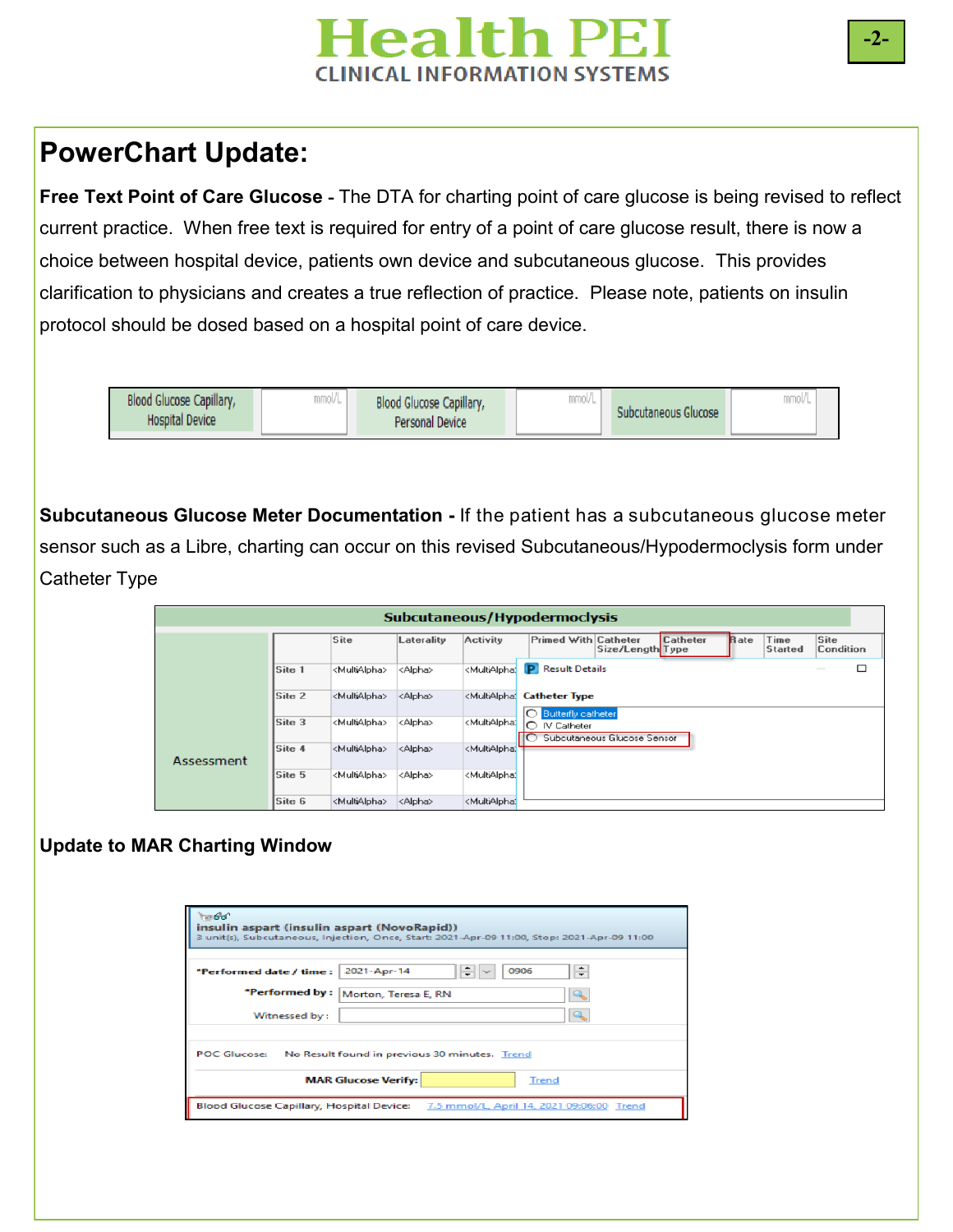

### **PowerChart Update: (continued)**

**Preferred name -** Preferred Name refers to the first name the patient wants to be called which is different from the legal name on their health card. A patient's Preferred Name can only be updated or documented in Registration and will be displayed on the demographics bar after the patient name in parenthesis. **For patients that have identified a preferred name, it is important to always call the patient by that name.** 

preferred name

**ZZTEST, CARE COMPASS PATIENT ZZTEST, CARE COMPASS PATIENT (Marie)** Inpatient [2021-Feb-04 06:58:00 - <No - Discharge date>] Violent/Aggressive:

**New powerform for Long Term Care -** The Goals of Care form is an annual assessment completed by LTC NP and Physicians. The form is located in the Long Term Care folder in Ad Hoc Charting and will post to the Resus Orders tab of the Handoff as well as to the Documents tab under the folder for Resuscitation/HCD Documents.

| ANNA RANDS - 004                                 |                               |                |                               |        |                                                                 |                                                                        | A<br>۳<br><b>Documents</b>  |  |
|--------------------------------------------------|-------------------------------|----------------|-------------------------------|--------|-----------------------------------------------------------------|------------------------------------------------------------------------|-----------------------------|--|
| Handoff                                          | $X$ Consults<br>X Assessments |                | X Downtime<br>X Shift Summary |        | $x +$<br>Resus Order Details                                    | $\mathbb{R} \setminus \mathbb{R}$                                      |                             |  |
|                                                  | <b>Resus Order Details</b>    |                |                               |        |                                                                 | All Visits   Last 7 days   Last 2 years   Last 30 days   Last 6 months | 省6夕 & ミ へ ※   B   B   日 4 8 |  |
| Resus Order Details<br>Health Care Directive (1) | No results found              |                |                               |        |                                                                 |                                                                        |                             |  |
| Health Care Directive Contacts                   | Health Care Directive (1)     |                |                               |        |                                                                 | $+$ Al Visits                                                          | Nursing/Allied Health-Text  |  |
|                                                  |                               |                |                               |        | Display: Facility defined view   Change Filter<br>Last 50 Notes | My Notes Only Group by Encounter                                       |                             |  |
|                                                  | Time of Service               | $\vee$ Subject | Note Type                     | Author | Last Updated                                                    | Last Updated By                                                        | Resuscitation/HCD Documents |  |
|                                                  | * In Progress (0)             |                |                               |        |                                                                 |                                                                        | Goals of Care - Text        |  |
|                                                  | * Comdeted (1)                |                |                               |        |                                                                 |                                                                        | 2021-Apr-13 14:21 Mc<br>N   |  |
|                                                  | APR 14, 2021 09:29            | Goals of Care  | Goals of Care - Text          |        | APR 14, 2021 09:29                                              | Mo <sub>re</sub>                                                       | $\mathbf{u}$                |  |
|                                                  |                               |                |                               |        |                                                                 |                                                                        |                             |  |
|                                                  |                               |                |                               |        |                                                                 |                                                                        |                             |  |
|                                                  |                               |                |                               |        |                                                                 |                                                                        |                             |  |
|                                                  |                               |                |                               |        |                                                                 |                                                                        |                             |  |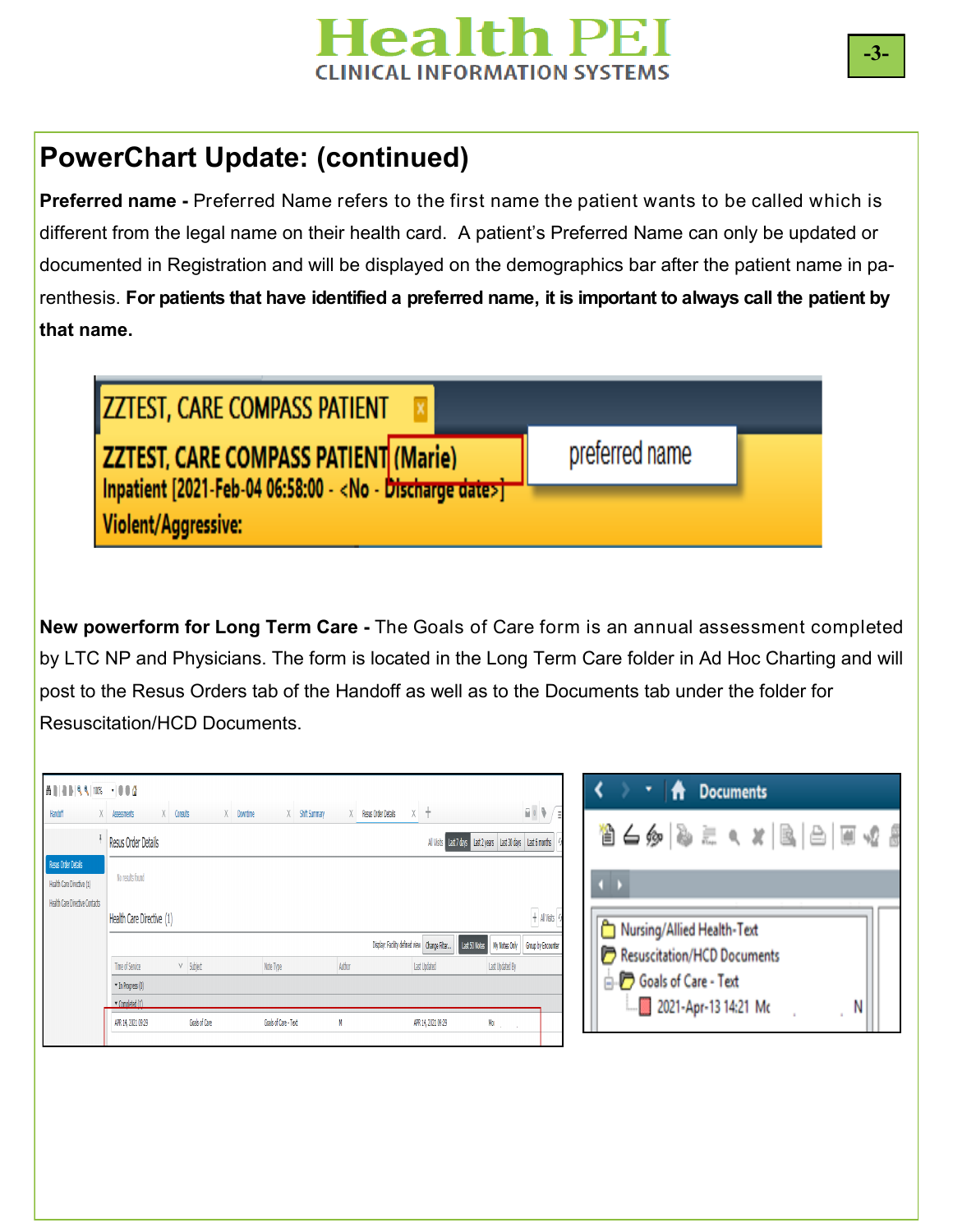## **Health Pl CLINICAL INFORMATION SYSTEMS**

## **PowerChart Update: (continued)**

**CareCompass will be replacing the Patient Access List (PAL) and is scheduled for June 1, 2021.**

CareCompass provides a multiple-patient or an individual dashboard view of patient information, patient status, and activity data to guide the nursing department on how to organize and plan their day.

Training sessions will begin the week of May 3rd.

| <b>ABBRAISS</b> - 000<br>V X List Mantenance + Add Patient & Establish Relationships<br>Patient List: L<br>$\hat{\phantom{a}}$<br>Plan of Care<br>Patient<br>Care Team<br><b>Activities</b><br>Location<br><b>Midt</b><br>Testing new rule for VA<br><b>Add Plans</b><br>$819 - 4$<br>A ZZ TEST, PATIENT TEN<br>$\sqrt{2}$<br>LOS: 8w 1d<br>63yrs   Female   --<br>Allergies   --<br>PRN/Continuous<br>$805 - 4$<br>Test, Physician, MD<br><b>ZZ TEST, PATIENT TWENTY</b><br>test<br>LOS: 6m 2w<br>$\frac{14}{14}$<br>$65$ yrs   Male   $-$<br>No Allergies Recorded   --<br>$823 - 4$<br>V/A flag from PF Previous enc<br>Test, CPOE Physician, MD<br>ORTHO Post op<br><b>ZZTEST, ANDREW</b><br>Q<br>31 vrs   Male   Full Code<br>LOS: 7w 1d<br>No Allergies Recorded   --<br>PRN/Continuous<br>$814 - 1$<br>A ZZTEST, CARE COMPASS PATIENT<br>Test, CPOE Physician, MD<br>Braden Assessment 15-18<br>testing<br>$\equiv$ 4<br>56yrs   Female   Defibrilation X 1, Drugs Only,<br>LOS: 2m 2w<br>General Lab orders<br>Allergies   Dairy Free Diet (Diet Dairy Free)<br><b>MED General Admit</b><br>PRN/Continuous<br>ED Abdominal Pain<br>$811 - 1$<br>Testing V and A previous encounter<br><b>A ZZTEST, CARLEY</b><br>$-8$<br>LOS: 13d<br>10yrs   Female   --<br>No Known Allergies   --<br>PRN/Continuous<br>$813 - 1$<br><b>MRR Testing</b><br>Test, CPOE Physician, MD<br><b>ZZTEST, MASTER PATIENT</b><br>$-5$<br>LOS: 5m 4w<br>120yrs   Male   Medical Assistance in Dying (MA.<br>Hospitalist General Admit.<br>Allergies   --<br>Hospitalist General Admit.<br>PRN/Continuous<br><b>Activity Timeline</b><br>Overdue<br>11:00<br>12:00<br>13:00<br>14:00<br>15:00<br>16:00<br>17:00<br>18:00<br>19:00<br>20:00<br>21:00 |  |  |                                                 |
|-----------------------------------------------------------------------------------------------------------------------------------------------------------------------------------------------------------------------------------------------------------------------------------------------------------------------------------------------------------------------------------------------------------------------------------------------------------------------------------------------------------------------------------------------------------------------------------------------------------------------------------------------------------------------------------------------------------------------------------------------------------------------------------------------------------------------------------------------------------------------------------------------------------------------------------------------------------------------------------------------------------------------------------------------------------------------------------------------------------------------------------------------------------------------------------------------------------------------------------------------------------------------------------------------------------------------------------------------------------------------------------------------------------------------------------------------------------------------------------------------------------------------------------------------------------------------------------------------------------------------------------------------------------------------------------------------------------------------------------|--|--|-------------------------------------------------|
|                                                                                                                                                                                                                                                                                                                                                                                                                                                                                                                                                                                                                                                                                                                                                                                                                                                                                                                                                                                                                                                                                                                                                                                                                                                                                                                                                                                                                                                                                                                                                                                                                                                                                                                                   |  |  |                                                 |
|                                                                                                                                                                                                                                                                                                                                                                                                                                                                                                                                                                                                                                                                                                                                                                                                                                                                                                                                                                                                                                                                                                                                                                                                                                                                                                                                                                                                                                                                                                                                                                                                                                                                                                                                   |  |  | 936                                             |
|                                                                                                                                                                                                                                                                                                                                                                                                                                                                                                                                                                                                                                                                                                                                                                                                                                                                                                                                                                                                                                                                                                                                                                                                                                                                                                                                                                                                                                                                                                                                                                                                                                                                                                                                   |  |  |                                                 |
|                                                                                                                                                                                                                                                                                                                                                                                                                                                                                                                                                                                                                                                                                                                                                                                                                                                                                                                                                                                                                                                                                                                                                                                                                                                                                                                                                                                                                                                                                                                                                                                                                                                                                                                                   |  |  |                                                 |
|                                                                                                                                                                                                                                                                                                                                                                                                                                                                                                                                                                                                                                                                                                                                                                                                                                                                                                                                                                                                                                                                                                                                                                                                                                                                                                                                                                                                                                                                                                                                                                                                                                                                                                                                   |  |  | Benzodiazepines for Alcohol Withdrawal Subphase |
|                                                                                                                                                                                                                                                                                                                                                                                                                                                                                                                                                                                                                                                                                                                                                                                                                                                                                                                                                                                                                                                                                                                                                                                                                                                                                                                                                                                                                                                                                                                                                                                                                                                                                                                                   |  |  |                                                 |
|                                                                                                                                                                                                                                                                                                                                                                                                                                                                                                                                                                                                                                                                                                                                                                                                                                                                                                                                                                                                                                                                                                                                                                                                                                                                                                                                                                                                                                                                                                                                                                                                                                                                                                                                   |  |  |                                                 |
|                                                                                                                                                                                                                                                                                                                                                                                                                                                                                                                                                                                                                                                                                                                                                                                                                                                                                                                                                                                                                                                                                                                                                                                                                                                                                                                                                                                                                                                                                                                                                                                                                                                                                                                                   |  |  |                                                 |
|                                                                                                                                                                                                                                                                                                                                                                                                                                                                                                                                                                                                                                                                                                                                                                                                                                                                                                                                                                                                                                                                                                                                                                                                                                                                                                                                                                                                                                                                                                                                                                                                                                                                                                                                   |  |  | COVID-19 Critical Care Traige Initial Assesment |
|                                                                                                                                                                                                                                                                                                                                                                                                                                                                                                                                                                                                                                                                                                                                                                                                                                                                                                                                                                                                                                                                                                                                                                                                                                                                                                                                                                                                                                                                                                                                                                                                                                                                                                                                   |  |  |                                                 |
|                                                                                                                                                                                                                                                                                                                                                                                                                                                                                                                                                                                                                                                                                                                                                                                                                                                                                                                                                                                                                                                                                                                                                                                                                                                                                                                                                                                                                                                                                                                                                                                                                                                                                                                                   |  |  |                                                 |
|                                                                                                                                                                                                                                                                                                                                                                                                                                                                                                                                                                                                                                                                                                                                                                                                                                                                                                                                                                                                                                                                                                                                                                                                                                                                                                                                                                                                                                                                                                                                                                                                                                                                                                                                   |  |  | 22:00                                           |

## **FirstNet Update:**

With the release of Launchpoint and ED Real Time Dashboard, staff are able to change locations between facilities. Similar to accessing patient charts, staff should not be changing locations in Launchpoint or accessing the Dashboard Detail Dialog sections unless there is a business need. Each time you change locations there is an electronic "footprint" left. Please ensure your default location is set in the Real Time Dashboard as demonstrated below. Location changes will be audited to ensure patient privacy.

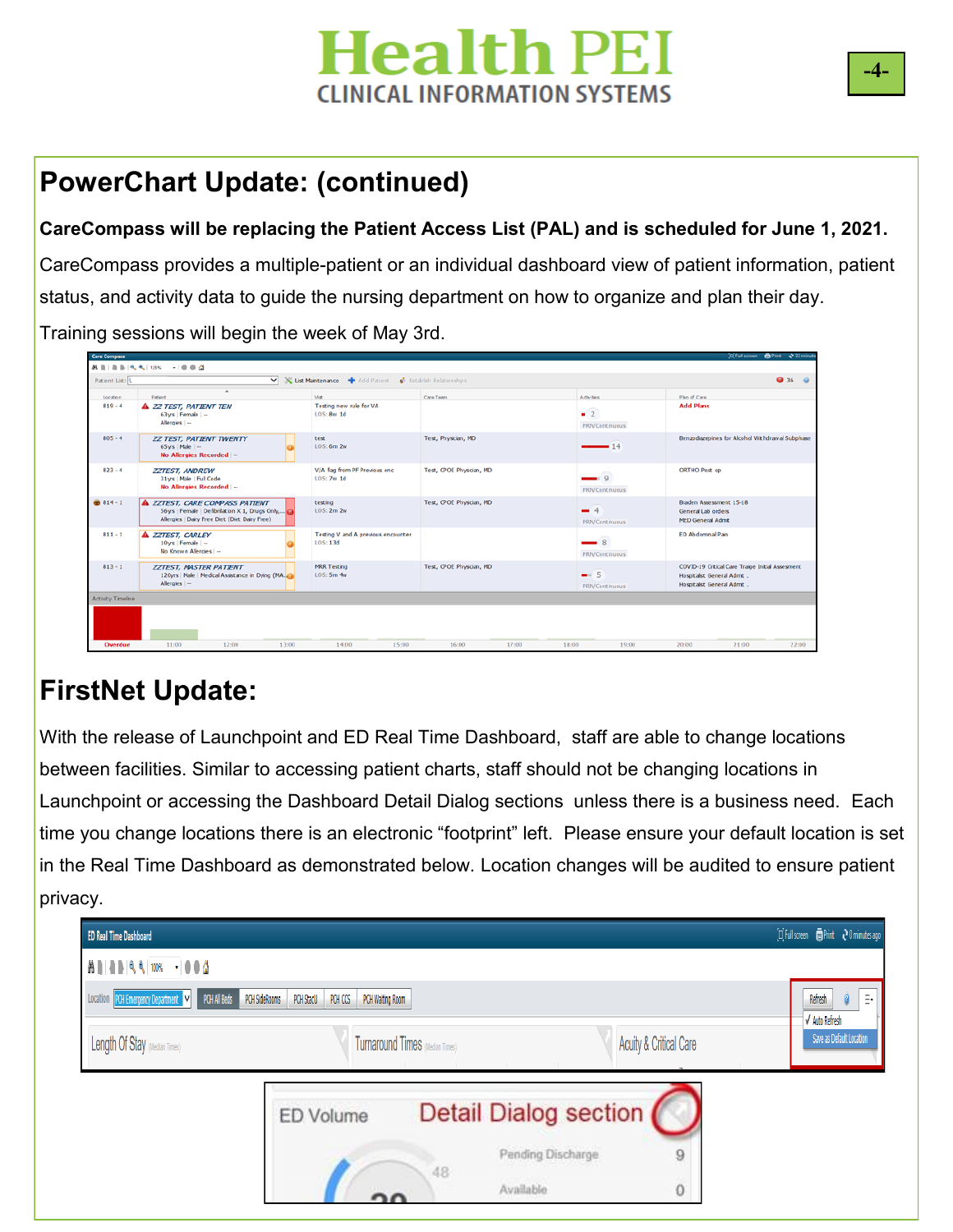#### **Health PEI CLINICAL INFORMATION SYSTEMS**

### **Lab Update:**

**Microbiology Test Name Change -** Viral Respiratory Panel is being changed to Respiratory Panel PCR to reflect additional bacterial targets on the panel.

#### **Before Change:**

Previously CPOE orders were found searching under "Viral Respiratory".

| <b>P ZZTEST, PATIENT FIVE - Add Order</b>                                                                                     |                                                                               |                                                              |                             |
|-------------------------------------------------------------------------------------------------------------------------------|-------------------------------------------------------------------------------|--------------------------------------------------------------|-----------------------------|
| <b>ZZTEST, PATIENT FIVE</b><br>Outpatient [2021-Feb-28 18:59:32 - 2021-Feb-28 2 DOB:1941-May-04<br><b>Violent/Aggressive:</b> | Age: 79 years                                                                 | <b>Sex:Female</b><br>MRN:888000567                           |                             |
| viral respiratory<br>$\mathbb{Q}$<br>Search:<br>$\frac{1}{2}$ Table Folder:<br>$\uparrow$                                     | All Orders<br>Contains<br>ð<br>Type:<br>$\checkmark$<br>Αll<br>Search within: | $\checkmark$<br>$\checkmark$                                 |                             |
| <b>Viral Respiratory Panel</b>                                                                                                | <b>Recent Results</b><br><b>Vitals</b><br>Lab                                 | Diagnostic Imaging                                           | Warfarin<br>Respirat        |
|                                                                                                                               | <b>Ouick View</b><br>Flowsheet:                                               | $\check{~}$<br>                                              | <b>Ouick View</b><br>Level: |
|                                                                                                                               | $\leftarrow$                                                                  |                                                              |                             |
|                                                                                                                               | <b>Navigator</b><br>⊠<br>Respiratory Testing                                  | Show more results                                            |                             |
|                                                                                                                               |                                                                               | <b>Quick View</b>                                            | 2021-Apr-<br>06 12:30       |
|                                                                                                                               |                                                                               | <b>Respiratory Testing</b><br><b>Viral Respiratory Panel</b> | <b>REVIEW</b>               |

#### **After Change:**

New orders are found searching under "Respiratory Panel".

| <b>ZZ TEST, PATIENT FIVE</b><br>Outpatient [2021-Feb-19 09:11:37 - 2021-Feb-19 0 DOB:1943-Dec-21<br><b>Violent/Aggressive:</b> | Age: 77 years                                                                                    | <b>Sex:Female</b><br>MRN:888000939                                              |                                       |
|--------------------------------------------------------------------------------------------------------------------------------|--------------------------------------------------------------------------------------------------|---------------------------------------------------------------------------------|---------------------------------------|
| $\mathbb{Q}_2$<br>respiratory panel<br>Search:  <br>☆ - ■ ■<br>$\uparrow$<br>Folder:<br>GT.                                    | Contains<br>All Orders<br>Ð<br>$\checkmark$<br>Type:<br>Αll<br>Search within:                    | $\checkmark$<br>$\checkmark$                                                    |                                       |
| <b>Respiratory Panel PCR</b>                                                                                                   | <b>Recent Results</b><br><b>Vitals</b><br>Lab<br><b>Quick View</b><br>Flowsheet:<br>$\leftarrow$ | <b>Diagnostic Imaging</b><br>Warfarin<br>Level:<br>$\checkmark$<br>$\cdots$     | Respiratory/COPD<br><b>Quick View</b> |
|                                                                                                                                | Navigator<br>Chemistry                                                                           | Show more results                                                               | 2021-Apr-<br>2021-Apr-                |
|                                                                                                                                | <b>Cardiac Function &amp; Lipids</b><br><b>Routine Cultures</b>                                  | <b>Quick View</b><br><b>Respiratory Testing</b><br><b>Respiratory Panel PCR</b> | 07 08:30<br>07 10:06<br><b>REVIEW</b> |